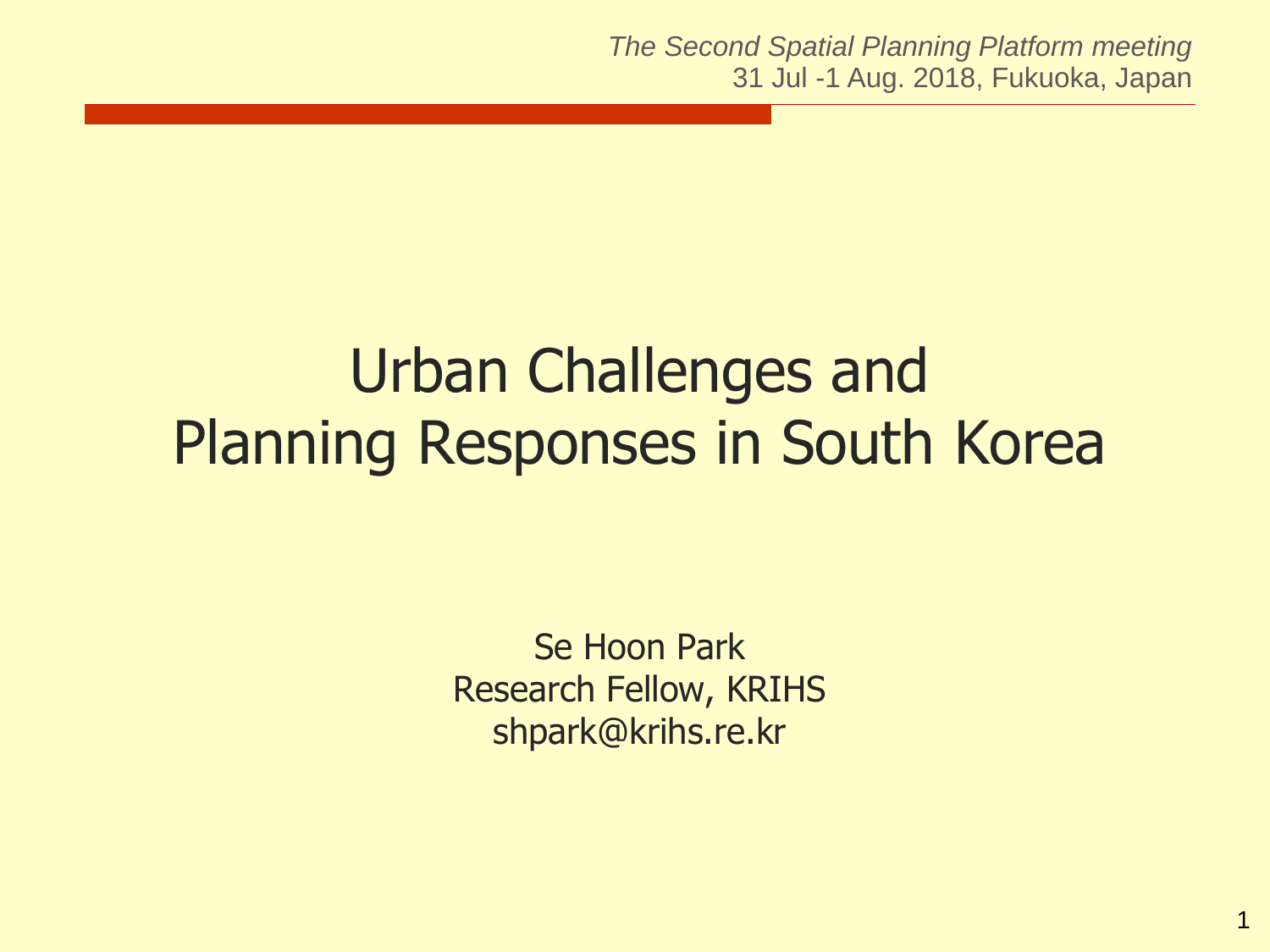#### **• Economic Development and Urbanization**

#### • New Challenges and Planning Responses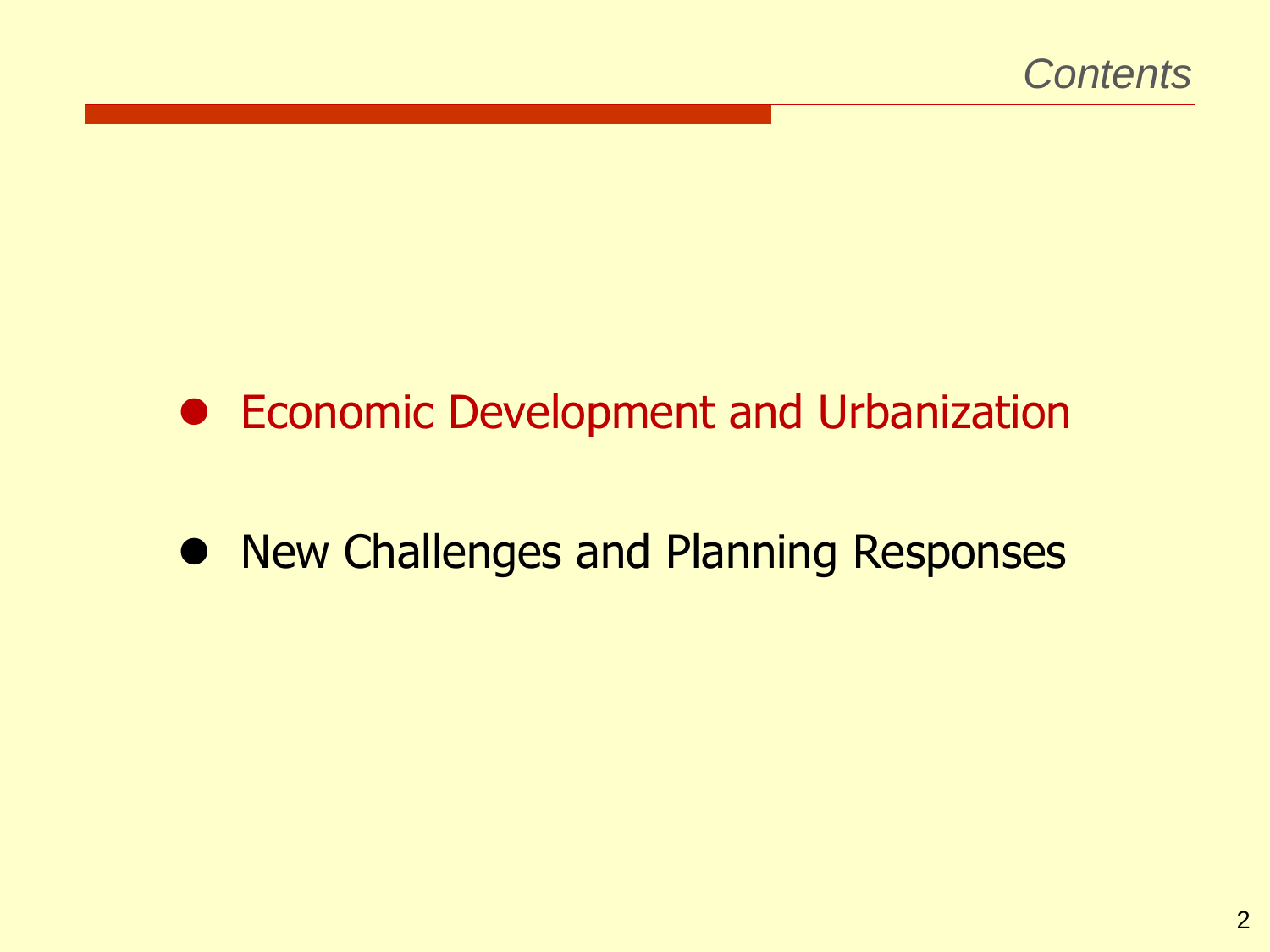#### Economic Development



*Source: KDI 2005 Updated*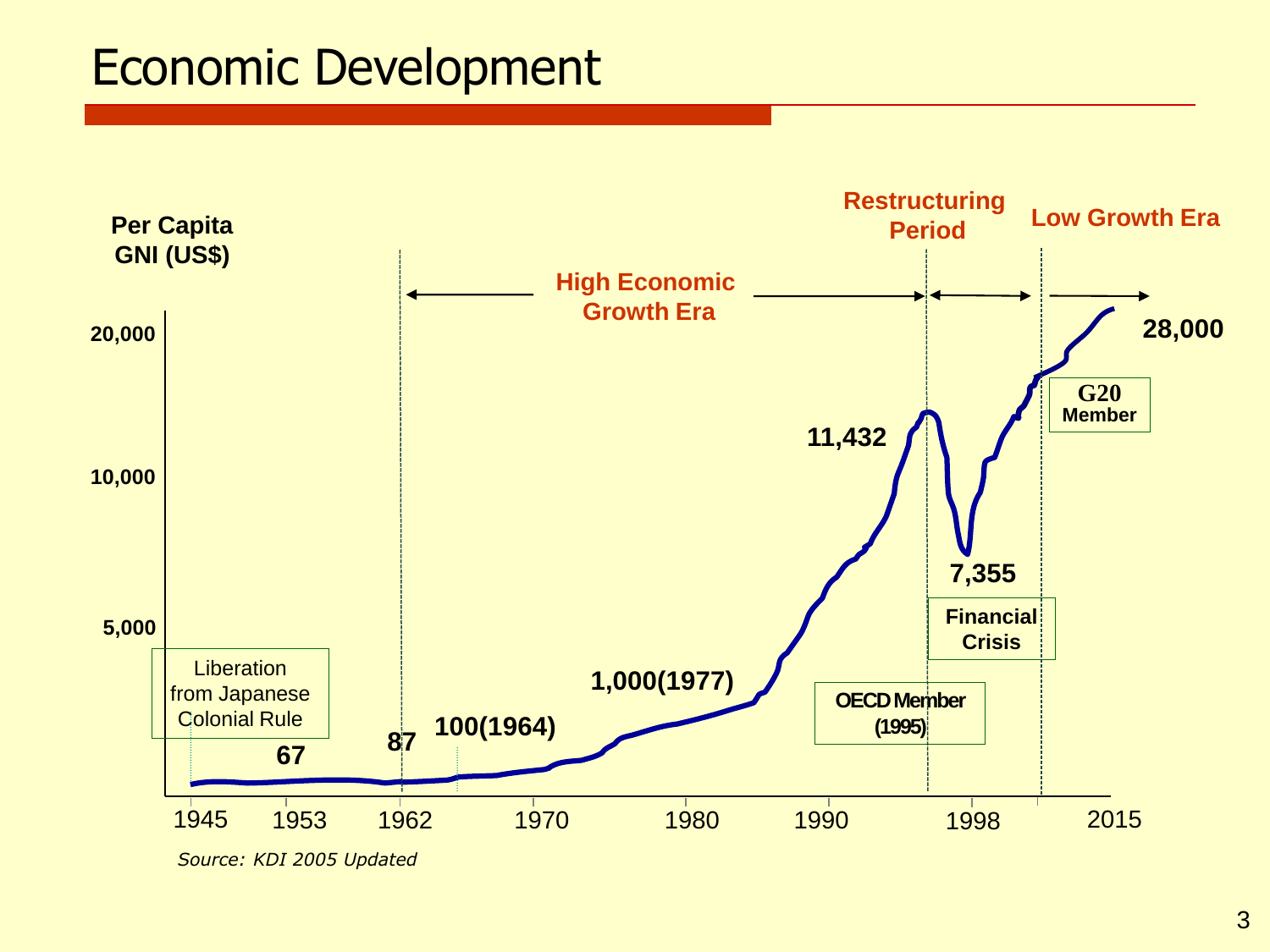#### Urbanization experiences

# < Comparison of Urbanization Trends



(1950-2010) > Population concentration in the Capital Region 2010년 비도시지역 5만~20만 20만~50만 50만~100만 100만 이상

91% urbanization share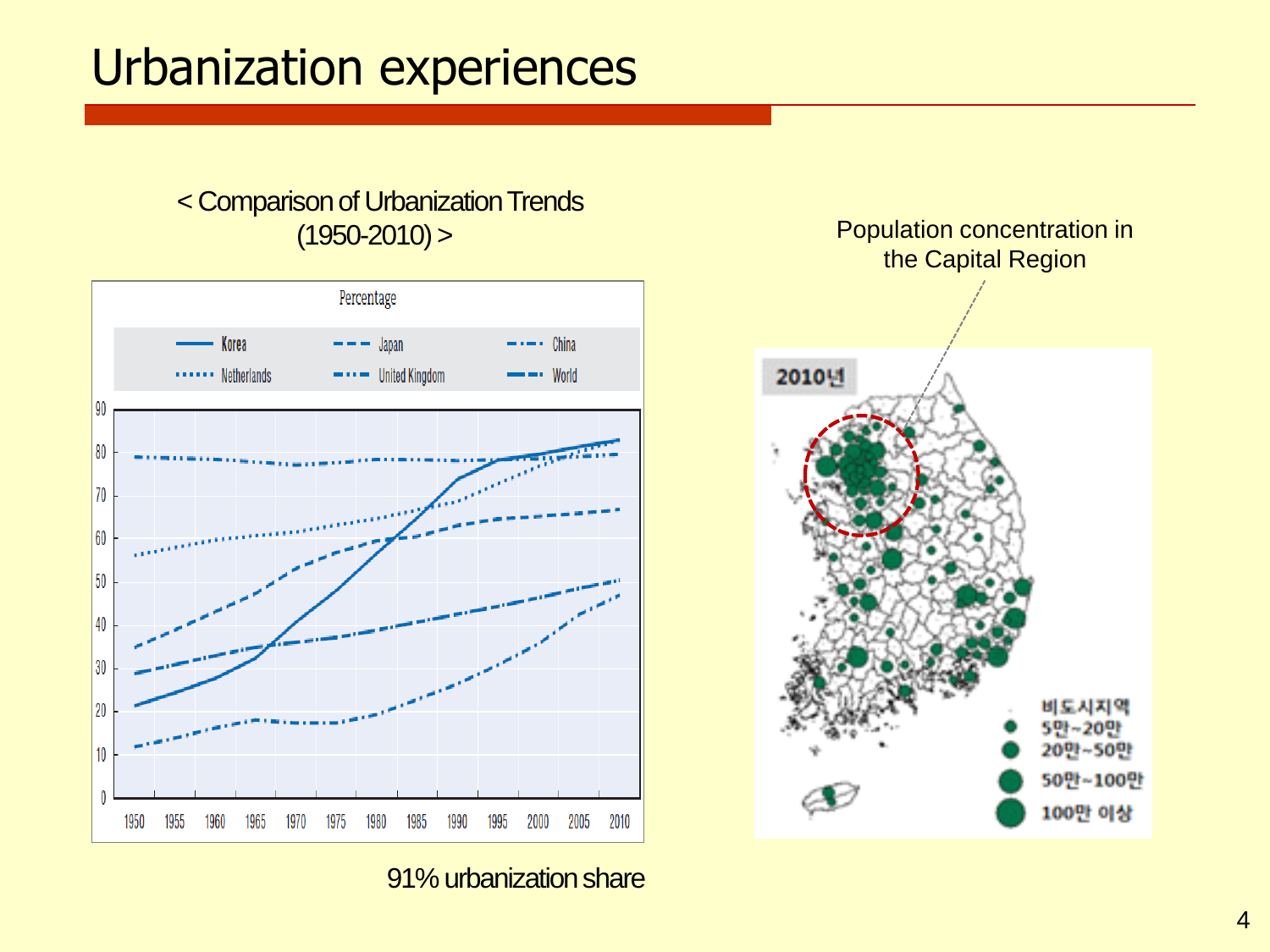# Paradigm shift

|                                          | <b>Developmental Era</b><br>$(1960 - 1990)$                                                                                                                            | <b>Post-developmental Era</b><br>$(2000 - )$                                                                                                                      |
|------------------------------------------|------------------------------------------------------------------------------------------------------------------------------------------------------------------------|-------------------------------------------------------------------------------------------------------------------------------------------------------------------|
| <b>Urbanizatio</b><br>n                  | • Massive Rural-Urban Migration<br>• Population growth in large cities and<br>city centers<br>. Migration into the capital region                                      | •Decrease in no. of migration<br>• Population decrease in large cites<br>•Suburbanization                                                                         |
| <b>Economy</b><br>and<br><b>Industry</b> | •Industrialization<br>• High Economic Growth Era<br>• Heavy Manufacturing industry<br>oriented (car making, ship making,<br>steel making industries as key<br>engines) | •Globalization<br>• Prolonged economic crisis (1997,<br>2008)<br>• Post-industrialization. Service<br>industry(finance, tourism, cultural<br>industries) oriented |
| <b>Society and</b><br><b>Culture</b>     | • Authoritarian regime<br>• Seoul Olympic Games (1988)                                                                                                                 | •Democratic regime<br>• Emergence of Mass culture and<br>tourism                                                                                                  |
| <b>Urban</b><br><b>Policy</b><br>Issues  | . New town development. Housing<br>provision<br>• Providing industrial complex and ports<br>for economic development                                                   | • City-region planning, controlling<br>urban sprawl, urban regeneration.                                                                                          |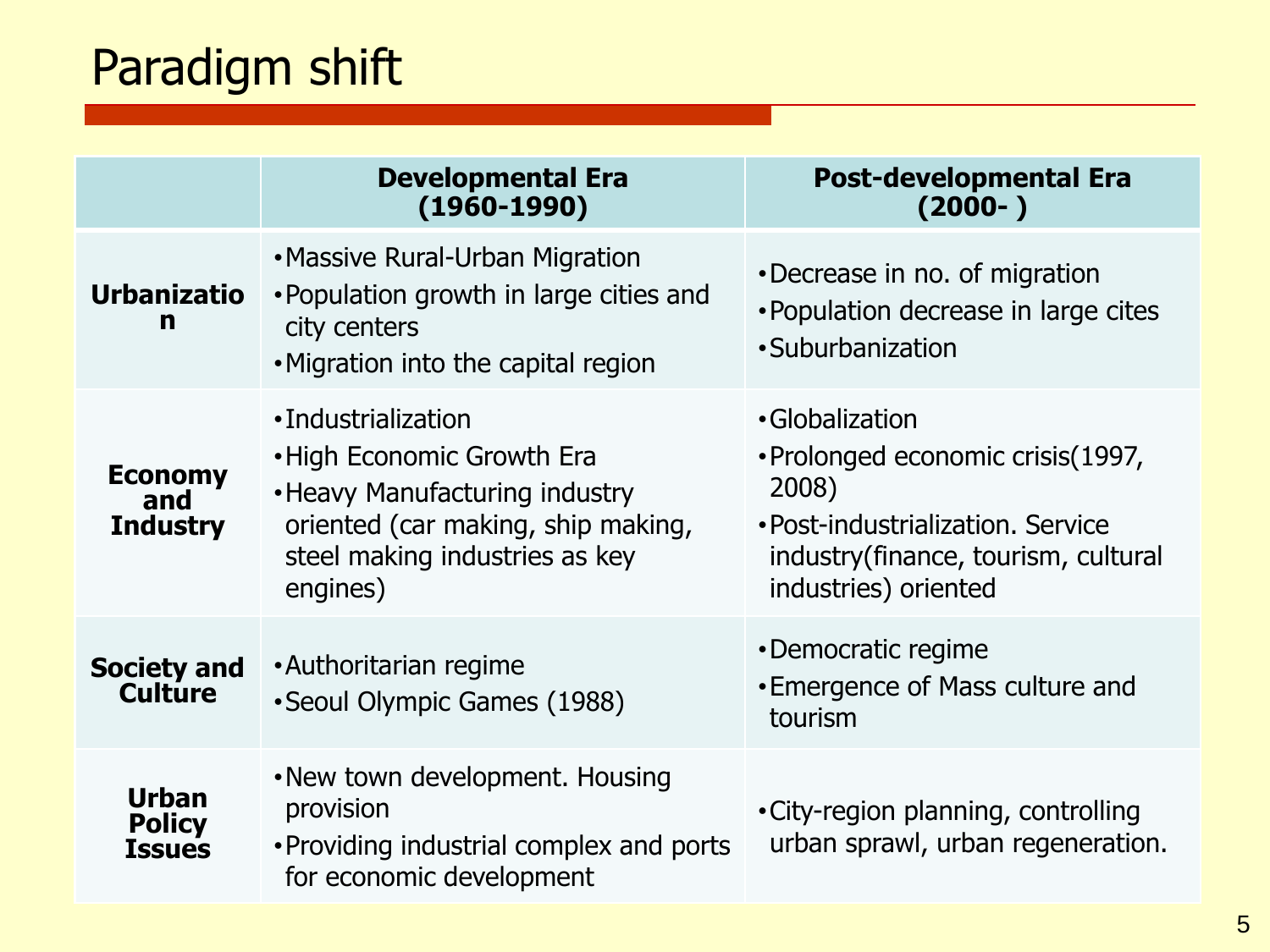#### **• Economic Development and Urbanization**

#### • New Challenges and Planning Responses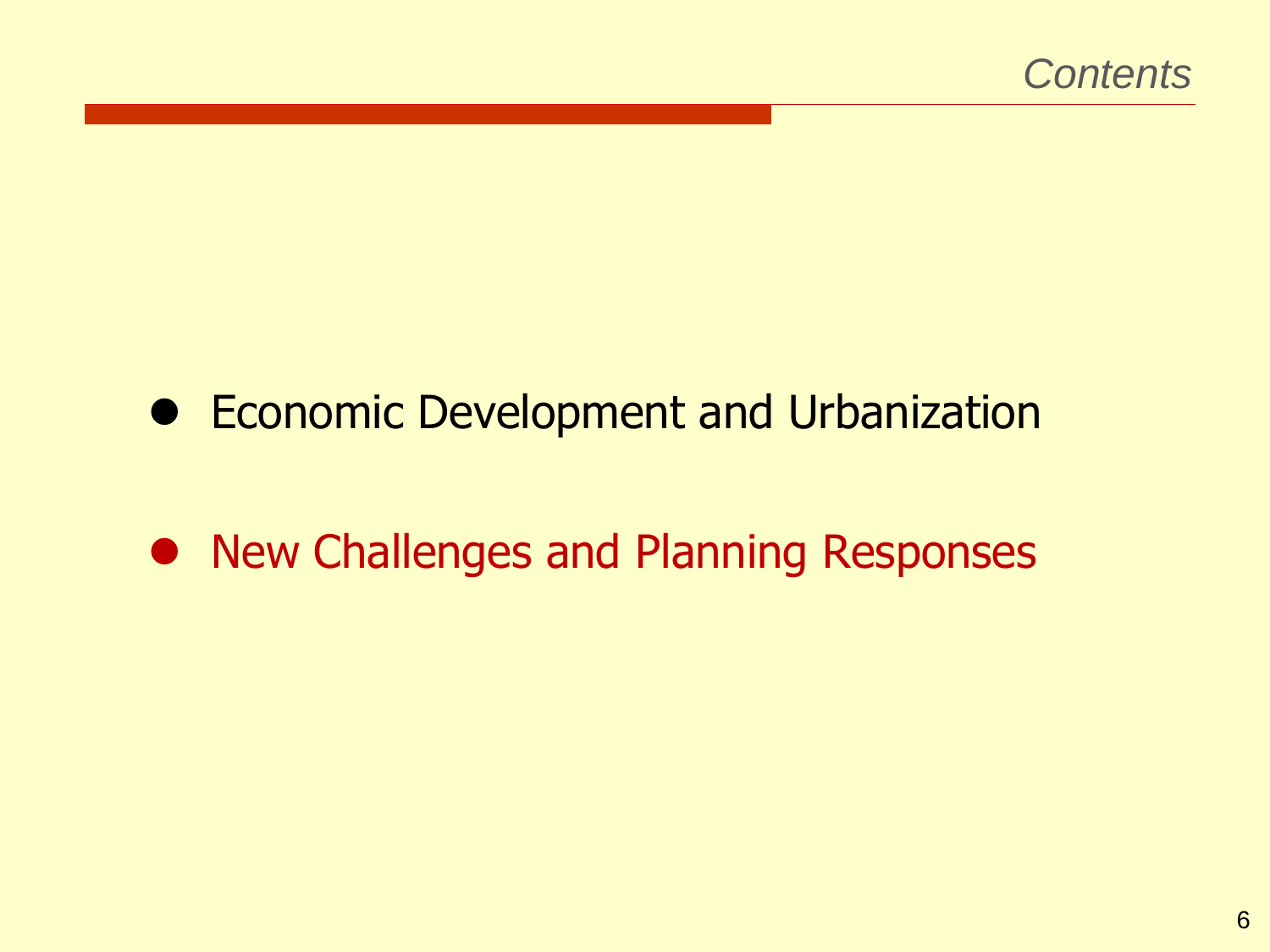#### Declining cities and towns

- Cities are declining in terms of population, infrastructure and economy
- National government launched 'national urban regeneration strategies' in 2013 by injecting national fund into declining city centers nationwide.
- New government vowed that it will support 500 areas with 'urban regeneration new deal project' in 5 years



#### Declining cities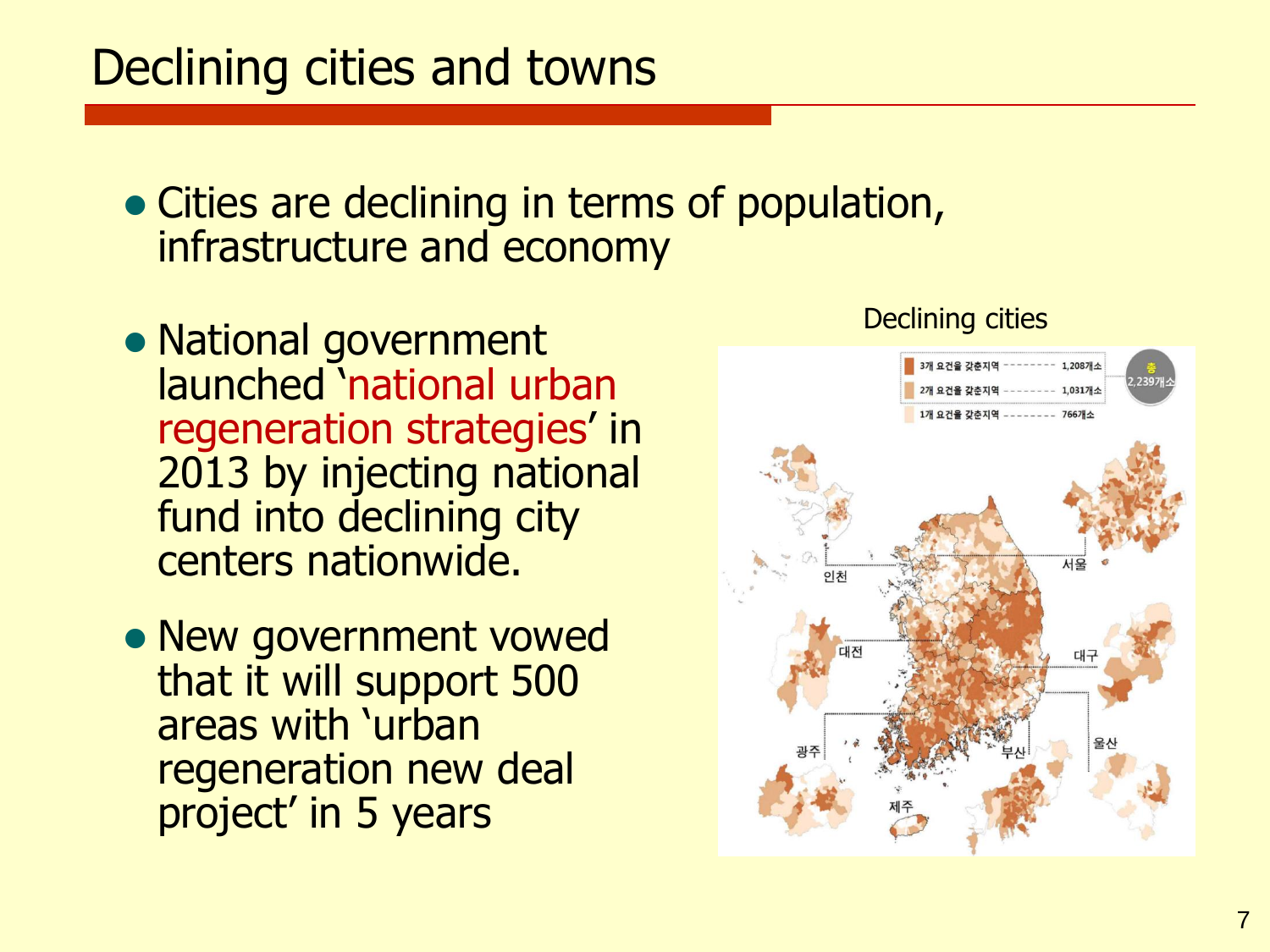### Worsened Regional disparity

• Disparity between the capital region and other areas is long lasting issue in Korea, but even worsening with globalization.

 Government started a set of 'balanced national development strategies' in 2003 by relocating government functions to underdeveloped areas of Sejong city and Innovation cities.

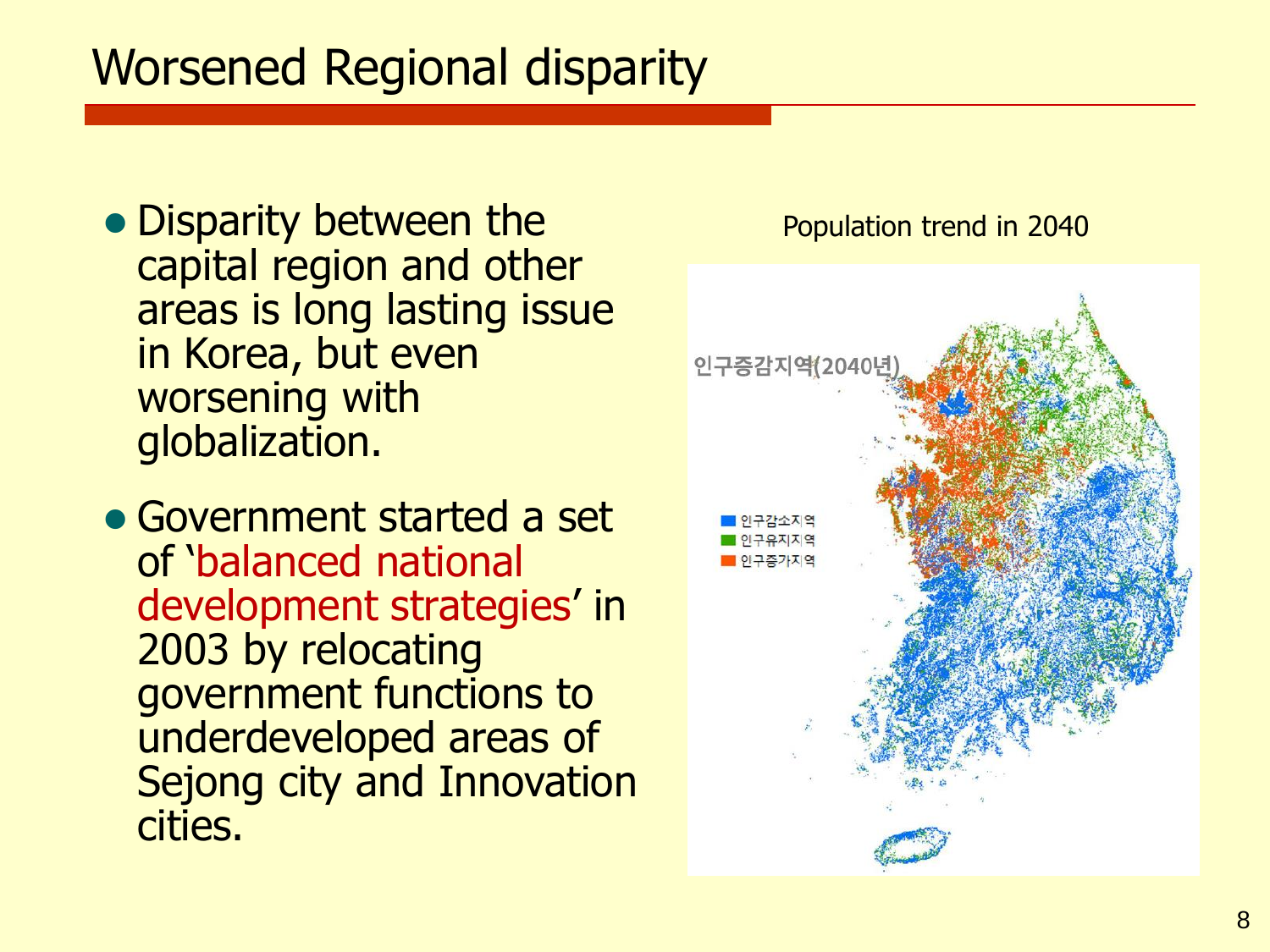- As planning rights devolved into local governments, it is increasingly difficult to respond to cross-border and inter-city issues which rise with high mobility.
- Planning system and practices are mostly developed and structured to respond to 'urban expansion' in developmental years, so that it is difficult to cope with issues of 'urban shrinkage'.
- As urban problems are complicated more than before, inter-sectoral cooperation among economy, welfare, culture and urban development is increasingly needed.